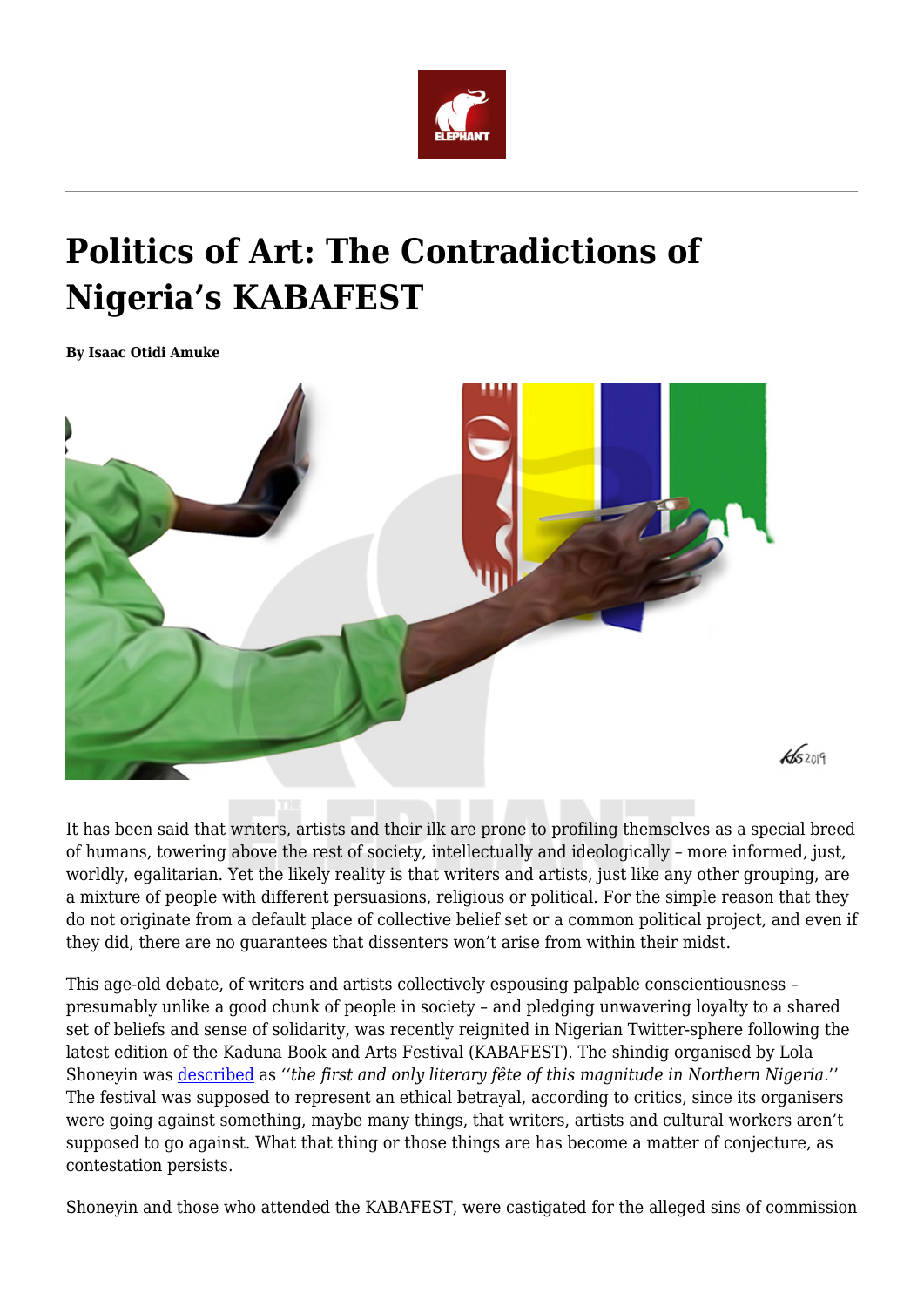and omission. The sin of commission was that Shoneyin and company have warmed up to the powers that be in Nigeria, exemplified by her closeness to Nasir Ahmad El-Rufai, the controversial former federal government minister and current governor of Kaduna State, whose state sponsors KABAFEST. On the founding of KABAFEST, critics opined that it was a public relations gimmick by the Governor to sanitise his misadventures and the literary community had fallen into this trap. The sin of omission was that the high profile festival organizer and her prominent guests from across Africa were silent about increasing repression in Nigeria, manifest in the arbitrary arrest, detention, and in extreme cases kidnapping and disappearing of government critics.

To some, confronting KABAFEST seemed unwarranted. To others, it was completely justified.

Over the years, Shoneyin has distinguished herself as a cultural worker of note, going by the runaway success of her 2013 founded [Ake Arts and Book Festival,](https://www.akefestival.org/) an important gathering in the African literary calendar at a time when there aren't as many organizing platforms. Beside the two festivals, Shoneyin, best known for her novel, *The Secret Lives of Baba Segi's Wives*, runs Ouida Books, the Lagos based publishing house, home to some of Nigeria's better known novelists and poets. Ouida similarly plays host to literary events, a welcome development in a continent where the Goethe Institute and Alliance Francaise have become the default sanctuaries for writers and artists due to a lack of local investment in physical cultural spaces.

Yet despite all these feats, murmurs and not-so-subtle tweets from her critics (or what some would call haters) continue questioning Shoneyin's proximity to power, raising the question…Can an artist or an arts manager hobnob with politicians with complicated histories and reputations? Can they use such socio-political connections to build partnerships for the benefit of the arts without coming out blemished? Or put another way, can an artist ''sellout'' for the sake of securing the bag for their industry, or is this an ethical no-no? In a purely capitalistic end-justifies-the-means sense, do the benefits accrued from KABAFEST outweigh any moral concessions made in the process of making the festival possible?

Over the years, Shoneyin has distinguished herself as a cultural worker of note, going by the runaway success of her 2013 founded Ake Arts and Book Festival, an important gathering in the African literary calendar at a time when there aren't as many organizing platforms.

KABAFEST provokes these reactions since Governor Nasir Ahmad El-Rufai and his wife, the writer and architect HadizaIsma El-Rufai – who coincidentally is published at [Ouida books](http://ouidabooks.com/authors/) – are seen not only as de facto festival patrons courtesy of the state sponsorship but as Shoneyin's conspirators who participate in the program of events. One could argue that even if there was nothing unbecoming in Shoneyin as an artist accepting the governor and his wife's patronage, could their closeness raise conflict of interest questions? Is it proper for persons with pre-existing friendships to use public resources in support of each other's initiatives?

Importantly, Shoneyin has never been shy about her association with Governor El-Rufai.

During a January 2018 interview for a project I was working on –in which Shoneyin's evident milestones with Ake and KABAFEST were of interest – the novelist told me in a very candid interview that the inspiration for KABAFEST came from an incident during an Ake Festival some years back. The story goes that a group of students from Northern Nigeria hitch-hiked to Abeokuta, the former home of Ake Festival, taking train rides and hitching lifts from good Samaritans, and by the time they got to the festival, they looked tired and haggard.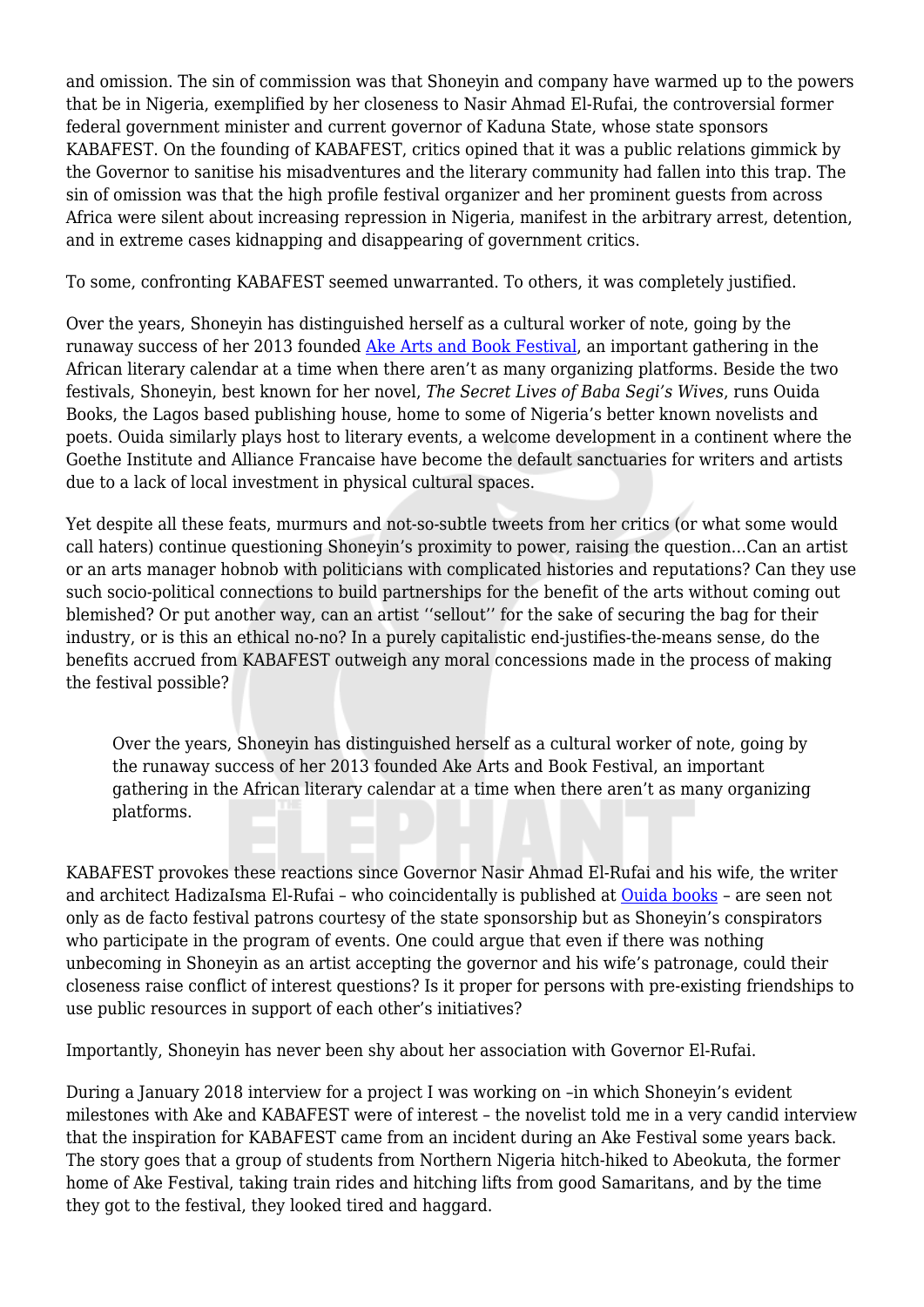As fate would have it, the Governor of Kaduna State, Nasir Ahmad El-Rufai, in attendance at Ake, as a friend of the festival, and on seeing the state of the students from Northern Nigeria – whose return trip the Governor sponsored – challenged Shoneyin to replicate Ake in Kaduna, seeing the extent to which the students had gone just to be part of the festival. Shoneyin took the Governor up on his word, and plans for KABAFEST, with support from the Governor and his state, got underway.

With this background, one can therefore safely argue that KABAFEST was not wholly a Lola Shoneyin project, since the prompt came from Governor El-Rufai. Perhaps, this makes a case for vindication (not that Shoneyin has said she needs any). Shoneyin didn't approach the Governor with a formed idea seeking sponsorship, but rather the Governor initiated a partnership and asked for Shoneyin's hand in setting up KABAFEST.

At the same time, one cannot separate KABAFEST from Shoneyin, since without her Ake Festival experience, the Governor may have been inspired to propose a festival in the North. The artistic input and knowledge that Shoneyin brings to the KABAFEST and her success with the Ake festival, goes without saying. Was this therefore a quid pro quo between Shoneyin and the Governor, a case of two people meeting at the right place at the right time? Shoneyin armed with the experience and expertise, the Governor with resources to implement the idea with her consent and support.

The KABAFEST is now in its third year. Before plans for KABAFEST were solidified, the Governor offered to sponsor a group of Kaduna students to subsequent Ake Festivals. This appeared to be a perfect convergence of minds and needs. The Governor found a suitable collaborator in Shoneyin, for the sake of meeting the needs of the eager students and other residents of Kaduna and the outcome was a Public Private Partnership to build and grow cultural infrastructure.

With this background, one can therefore safely argue that KABAFEST was not wholly a Lola Shoneyin project, since the prompt came from Governor El-Rufai.

Governor Nasir Ahmad El-Rufai was nicknamed ''The Destroyer'' while serving as state minister of Federal Capital Territory, Abuja ( 2003-2007) due to his merciless flattening of properties that didn't comply with the by-laws. El-Rufai was quoted saying Abuja wasn't built for the poor. He was perceived as President Olusegun Obasanjo's blue eyed boy and enforcer, deployed to deal with opponents in the pretext of enforcing laws. Credited with fixing Abuja and lauded for improving education standards in Kaduna State, where he recently [enrolled](https://twitter.com/KadunaUpdate/status/1176078076700237830) his son into public school in leading by example, El-Rufai has been criticized for making religiously inflammatory statements and for mishandling ethnic and other volatile conflicts in Kaduna. It is the baggage of El-Rufai's politics that seems to be weighing down the KABAFEST partnership.

\*\*\*

The finger-pointing directed at Shoneyin and her associations with power, including at the highest echelons of the Nigerian state, may have some historical context. During the 2015 Nigerian presidential election, pitting incumbent Goodluck Jonathan against the country's one time military ruler Muhammadu Buhari, Shoneyin took an unprecedented step by writing a provocative piece in the UK's The Guardian, titled *[How my father's jailer can offer Nigeria a fresh start](https://www.theguardian.com/commentisfree/2015/jan/31/nigeria-elections-president-muhammadu-buhari-lola-shoneyin)*, in support of the then candidate Buhari. It was a bold move, where a writer, poet and artist was willingly sticking their neck out by taking a public stand in a divisive election.

In the piece, Shoneyin recalls a 1984 incident – she calls it possibly her worst year – when her father failed to show up at her school in Edinburgh in the UK. She was only years old and her 15 year old elder brother took her to Heathrow, from where they flew to Lagos, to meet their distraught mother.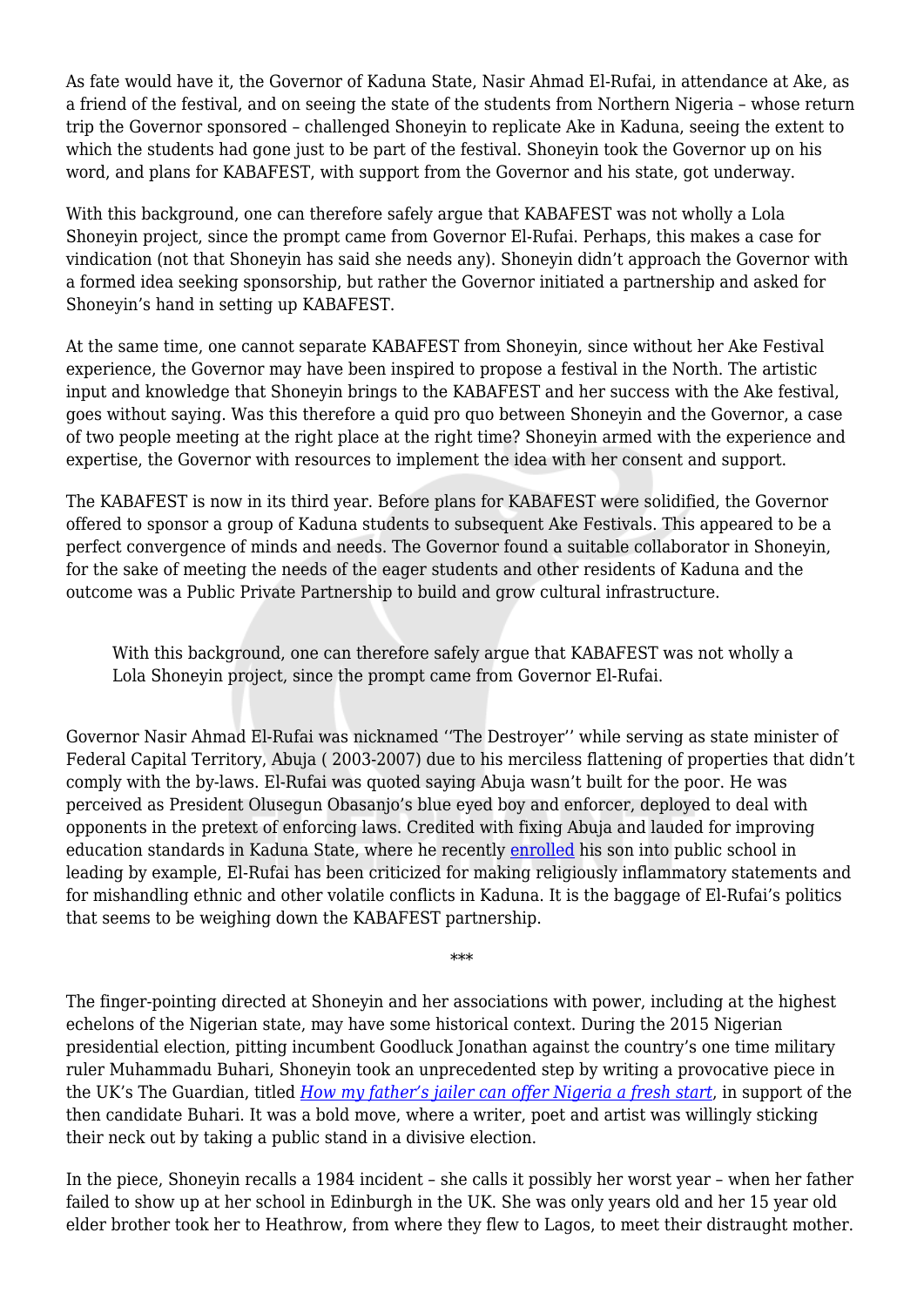Buhari had put Shoneyin's father, a contractor, behind bars, in a supposed anti-corruption purge. In an unexpected turn of events, as Shoneyin was writing to endorse candidate Buhari, her father was part of the local advisory committee within Buhari's party.

Shoneyin wrote about how she had travelled around Nigeria with Buhari's campaign team, interviewing people, watching and talking to the man himself, because she really wanted to understand who Buhari was, what he represented, to cure her own misgivings. The verdict? The man was firm, he didn't own a mansion, and indeed exceeded the 'anything but Jonathan' resolve. It was a risky political gamble, but if anyone needed to understand Shoneyin's grit, then there is the answer. Here is someone unafraid, someone who will cast her lot fearlessly.

Governor Nasir Ahmad El-Rufai was nicknamed ''The Destroyer'' while serving as state minister of Federal Capital Territory, Abuja ( 2003-2007) due to his merciless flattening of properties that didn't comply with the by-laws.

However, much as it took courage to do whatever she did, some would argue that Buhari was already a front runner, and that Shoneyin was simply aligning herself with the winning team, such that Buhari and his people – the El-Rufais of this world – wouldn't forget they owed her for her support once they assumed power. One may ask, is Shoneyin a patriotic Nigerian looking out for her country and the arts, or is she a smooth operator who has mastered how to work the system for her own benefit and for the benefit of the causes she is invested in?

As Buhari's human rights record falters, and as his governance continuously comes under heavy criticism, Shoneyin and others who placed their bets on the man could be perceived as partly owning the Buhari problem, for publicly campaigning for the retired General. Buhari's recent excesses include the arrests of perceived trouble makers such as Omoyele Sowore, founder of the Sahara Reporters news agency, who ran against President Buhari during the 2018 general election. Sowore was arrested by Nigeria's Department of Security Services (DSS) in August 2019, accused of treason for his *Revolution Now* protest movement. Then there are those like Abubakar Idris, popularly known as Dadiyata, a Governor El-Rufai critic, who was kidnapped from his home in Kaduna, and whose whereabouts remain unknown.

It is therefore a combination of these things – the support for Buhari, the collaboration with El-Rufai – that has made Shoneyin a target, as some form of representative for those in the arts in Nigeria who seem to cozy up to the state, yet as things fall apart, they remain busy with their projects, some in collaboration with politicians, while those many would consider their default comrades in the arts – the Sowores of this world – languish in detention.Critics have therefore concluded that Shoneyin and her lot aren't part of the broader civic project which is expected of someone of her literary stature, of speaking truth to power. The charge is that even when the said government officials show up for events like KABAFEST, no hard questions are necessarily asked of them regarding issues such as the ongoing clampdowns.

In Kenya, the writer and essayist Binyavanga Wainaina was frowned upon especially within the Kenyan intelligentsia for openly [endorsing](https://www.theguardian.com/commentisfree/2013/mar/10/kenyans-peace-uhuru-kenyatta-defiant) President Uhuru Kenyatta's 2013 election, at a time when crimes against humanity charges at the International Criminal Court in The Hague were hanging over Kenyatta's head. In Zimbabwe, the lawyer and novelist Petina Gappah has come under [fire](https://nehandaradio.com/2019/08/28/tafi-mhaka-the-problem-with-petina-gappah-and-zanu-pf-elites-defending-emmerson-mnangagwa/?fbclid=IwAR2mNELuI06Sm5nhvk50UbngC-hHpFXYdtyrJ45behqxDdRR2aAhWMePhso) for working as Trade and Investment advisor to President Emmerson Mnangagwa, who some posit is an extension of Robert Mugabe's misdeeds. Gappah has since vacated her position to focus on her new

\*\*\*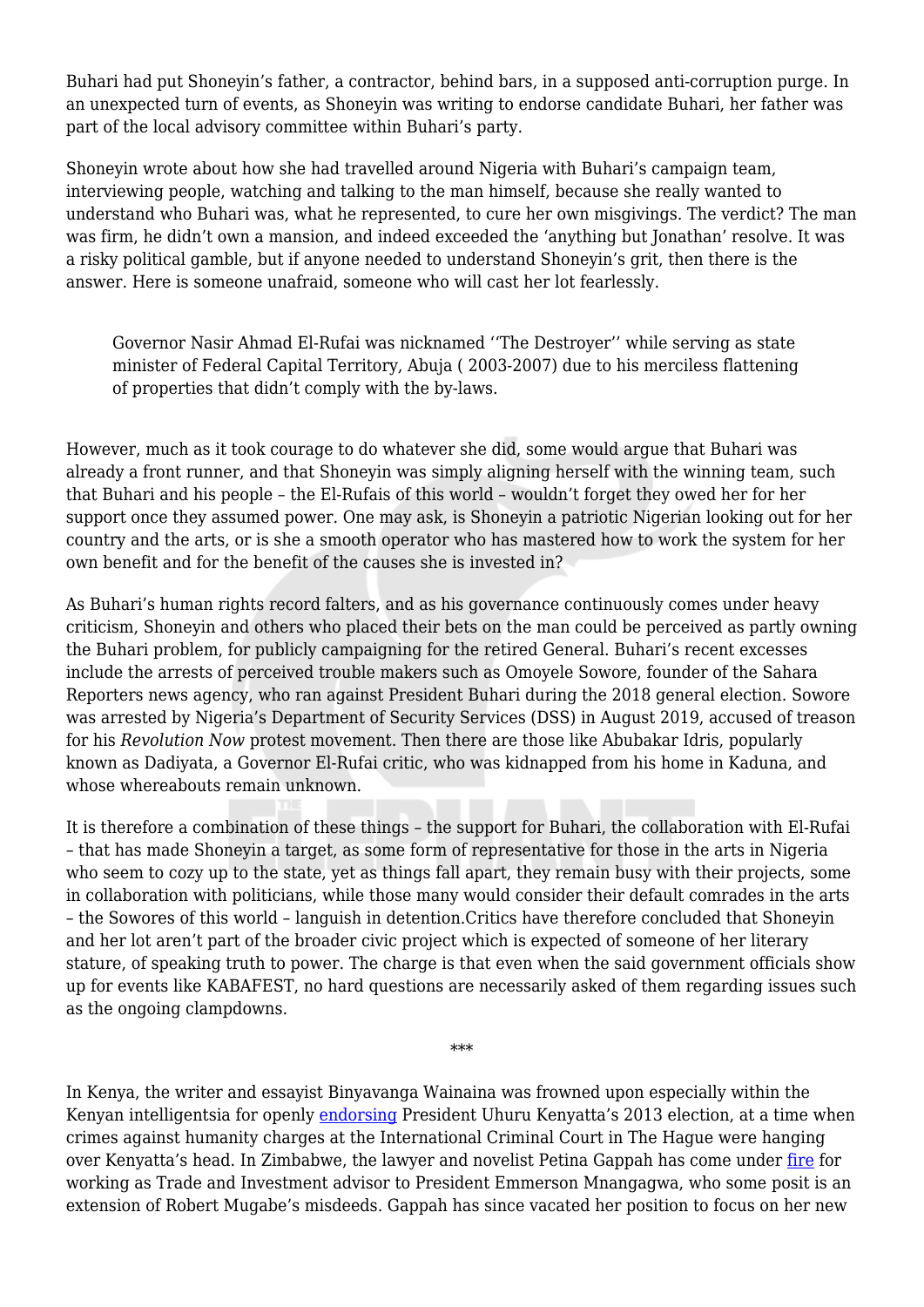book, cheekily [announcing](https://twitter.com/VascoDaGappah/status/1156730201633677318) that she would share her book tour dates so that those angry at her for advising Mnangagwa can show up and picket.

The choices and actions of Shoneyin, Binyavanga and Gappah, as a random sample, certainly have consequences. First because the trio are citizens operating in highly polarized political environments, but mainly out of the fact that as writers with high visibility, choosing a political side means throwing considerable weight of seeming legitimacy behind it, even if imaginary. Therefore those in the literary space who don't agree with the politics of whoever a Shoneyin, a Binyavanga or a Gappah publicly support or work for may see their actions as acts of betrayal of some unwritten artistic covenant, a collective agreement which is now being interrogated.

During the 2015 Nigerian presidential election, Shoneyin took an unprecedented step by writing a provocative piece in the UK's The Guardian, titled *How my father's jailer can offer Nigeria a fresh start*, in support of Buhari.

The recurring question has been, is there an ideological collective to which writers and artists belong to, other than the fact that they are engaged in the same practice, or trade. Can one choose to be who they want to be, including by purposely becoming ''sellouts'', while still belonging to the supposed collective? And if the collective is real – that we belong together – then what is the shared project and its philosophy?

The older generation of post-independence African writers preached the gospel of taking the side of the oppressed. But is that the prerogative of African writers? Can a writer choose to take the side of the oppressor and still have a place at the table, or can they break away from the collective and choose to pursue their own project, political or not, without being ostracized? Is there a rulebook given to writers when they burst into the scene, such that if in doubt one can revisit the guidelines and reboot, regaining default factory settings?

Of course writers and artists are citizens of countries, and may therefore decide to take a political stand, like Binyavanga and Shoneyin did, or to work for a government, like Gappah did, a liberty one can choose to or choose not to exercise, without consulting or seeking consent from anyone. Those who pick this path of taking public stands or taking up prominent government positions are or should at least beware of attendant consequences – the backlash from those in opposing camps or those in opposition of whatever articulated arguments – such that in the end, one shouldn't be afraid to challenge either Binyavanga's or Shoneyin's standpoints, just as writers shouldn't be afraid of taking a stand. This is the practice in everyday political engagement, where people articulate their views, and those views attract reactions. Writers and artists are no exception to this rule.

There will similarly be those who will argue that politics is too heavy for them – coming from a place of elevation and privilege, because ordinarily politics in all its manifestations affects life and forces us to engage with it – and will therefore do their art for art's sake project. It won't mean that they will be lesser writers or artists, but it will be a mistake for the ideologues to imagine that such individuals are part of some collective project, because what selling out means to one may not be the same thing to the other. This could be the divide between Shoneyin and those who support her, and the critics who believe KABAFEST is a flagrant betrayal of something eternally sacred within the Nigerian literary and artistic community.

Then there are those like Abubakar Idris, popularly known as Dadiyata, a Governor El-Rufai critic, who was kidnapped from his home in Kaduna, and whose whereabouts remain unknown.